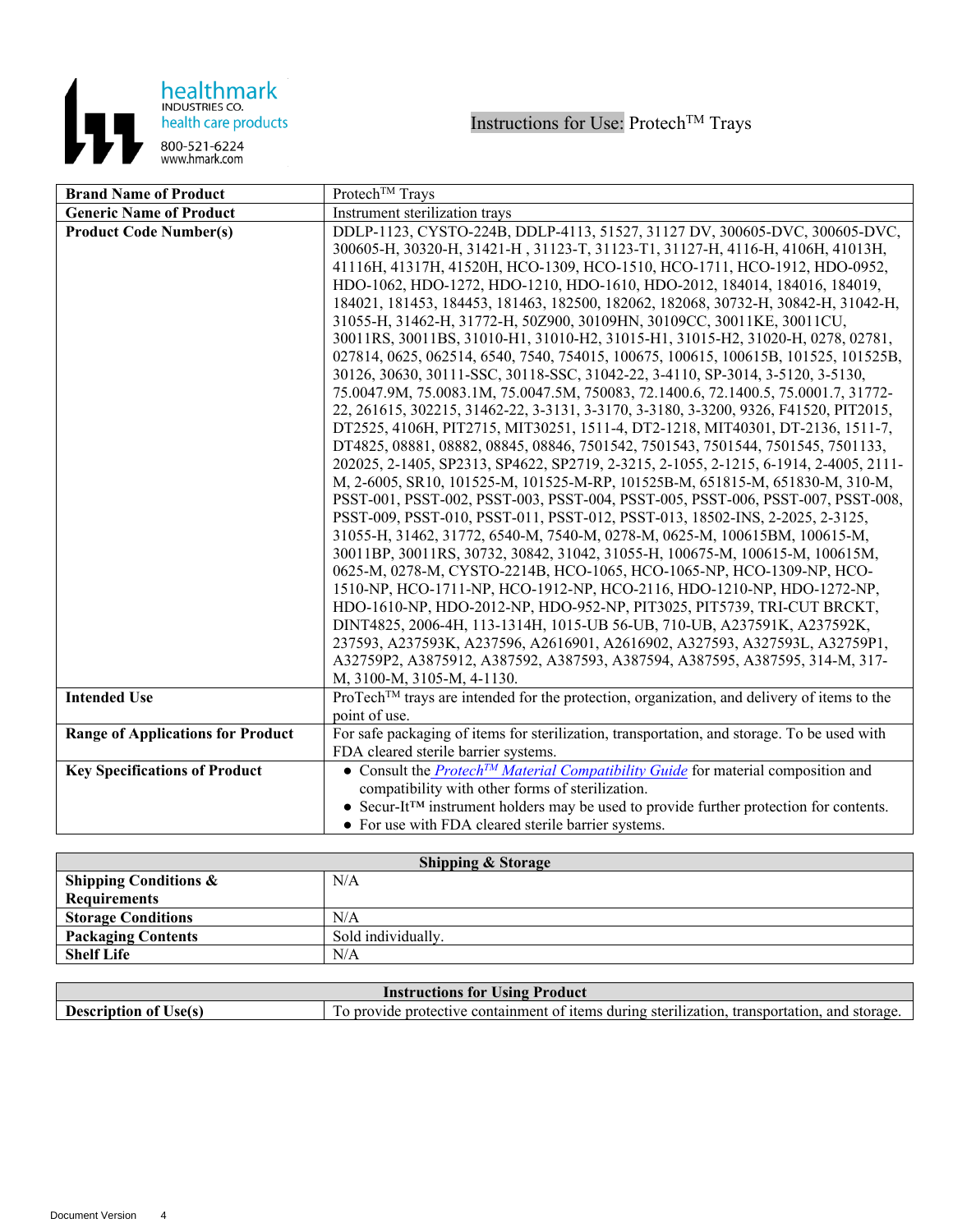| <b>Preparation for Use</b>               | 1. Always inspect for cleanliness or damage before use.<br>2. Make sure all latches and handles are secure and in working order.<br>3. Do not overload trays.<br>4. Trays should be processed according to the IFU of the manufacturers (Mfr.s) of:<br>a. Sterilization packaging.<br>b. Enclosed device(s).<br>c. Sterilizer                                                                                                                                                                                                                                                                                                                                                                                                                                                                                                                                                                           |
|------------------------------------------|---------------------------------------------------------------------------------------------------------------------------------------------------------------------------------------------------------------------------------------------------------------------------------------------------------------------------------------------------------------------------------------------------------------------------------------------------------------------------------------------------------------------------------------------------------------------------------------------------------------------------------------------------------------------------------------------------------------------------------------------------------------------------------------------------------------------------------------------------------------------------------------------------------|
| Diagrams (drawings, pictures)            | N/A                                                                                                                                                                                                                                                                                                                                                                                                                                                                                                                                                                                                                                                                                                                                                                                                                                                                                                     |
| <b>Steps for Use of Product</b>          | • Sterilization: follow the IFU for a.) the sterilization packaging Mfr., b.) the enclosed<br>$device(s)$ ' Mfr., and c.) the sterilizer Mfr.<br>• DO NOT load trays on their sides or upside down with lid side down.<br>• DO NOT nest or crowd trays.<br>• Load trays in the barrier system or on a cart or shelf so that the lid is always facing<br>upward.<br>• Allow all trays to cool to room temperature before handling and dispensing. (NOTE:<br>This should be done after the sterilization cycle is completed and carriage is removed.)<br>• The amount of time required depends on load content and ambient conditions (i.e.,<br>temperature and humidity).<br>• The potential for condensation may increase if the case is not allowed to cool<br>properly.<br>• Consult the <b>Protech<sup>TM</sup></b> Material Compatibility Guide for compatibility with<br>sterilization modalities. |
| <b>Interpretation of Results</b>         | N/A                                                                                                                                                                                                                                                                                                                                                                                                                                                                                                                                                                                                                                                                                                                                                                                                                                                                                                     |
| <b>Contraindications of Test Results</b> | N/A                                                                                                                                                                                                                                                                                                                                                                                                                                                                                                                                                                                                                                                                                                                                                                                                                                                                                                     |
| <b>Documentation</b>                     | N/A                                                                                                                                                                                                                                                                                                                                                                                                                                                                                                                                                                                                                                                                                                                                                                                                                                                                                                     |
| <b>Special Warnings and Cautions</b>     | Item codes:<br>• 4116-H, 4106H, 41013H, 41116H, 41317H, 41520H-May warp slightly after<br>cleaning and/or sterilization (performance not affected).<br>• Trays are not designed to maintain sterility. They are designed to facilitate the<br>sterilization process when used in conjunction with a sterile barrier system.                                                                                                                                                                                                                                                                                                                                                                                                                                                                                                                                                                             |
| <b>Disposal</b>                          | N/A                                                                                                                                                                                                                                                                                                                                                                                                                                                                                                                                                                                                                                                                                                                                                                                                                                                                                                     |

| <b>Reprocessing Instructions</b>       |                                                                                                     |
|----------------------------------------|-----------------------------------------------------------------------------------------------------|
| Point of use                           | 1. Gross soiling should be reduced by wiping down the surfaces of the tray prior to                 |
|                                        | transportation                                                                                      |
|                                        | 2. Trays should be transported in a closed or covered cart (follow facility guidelines for          |
|                                        | transportation of contaminated items).                                                              |
| <b>Preparation for Decontamination</b> | N/A                                                                                                 |
| <b>Disassembly Instructions</b>        | N/A                                                                                                 |
| <b>Cleaning – Manual</b>               | • Manual cleaning is permissible but not recommended.                                               |
|                                        | • Equipment: detergent, soft bristle brush, running water                                           |
|                                        | • Rinse excess soil from device.                                                                    |
|                                        | • Apply detergent to all surfaces and use brush to clean all surfaces ensuring surface and          |
|                                        | drainage holes are clean and free from soil.                                                        |
|                                        | • Thoroughly rinse all surfaces of residual detergent and soil.                                     |
|                                        | • Dry with non-linting cloth.                                                                       |
| <b>Cleaning - Automated</b>            | • Machine cleaning is recommended in a washer disinfector conforming to ISO 15883-1                 |
|                                        | & 2.                                                                                                |
|                                        | • Products should be positioned in the washer to allow maximum water penetration and                |
|                                        | drainage. Lids should be open/removed.                                                              |
|                                        | • Products can be cleaned with neutral pH detergents.                                               |
|                                        | • Consult the <b>Protech<sup>TM</sup></b> Material Compatibility Guide for the material composition |
|                                        | of the Protech™ tray.                                                                               |
|                                        | • Consult the IFU of the detergent Mfr. for material compatibility of the detergent(s)              |
|                                        | used.                                                                                               |
|                                        | • Final rinse (AAMI TIR34 Critical Water is recommended)                                            |
|                                        | • The standard program to include:                                                                  |
|                                        | • Prewash with cold-water < $38 \degree$ C rinse for a minimum of 2 minutes                         |